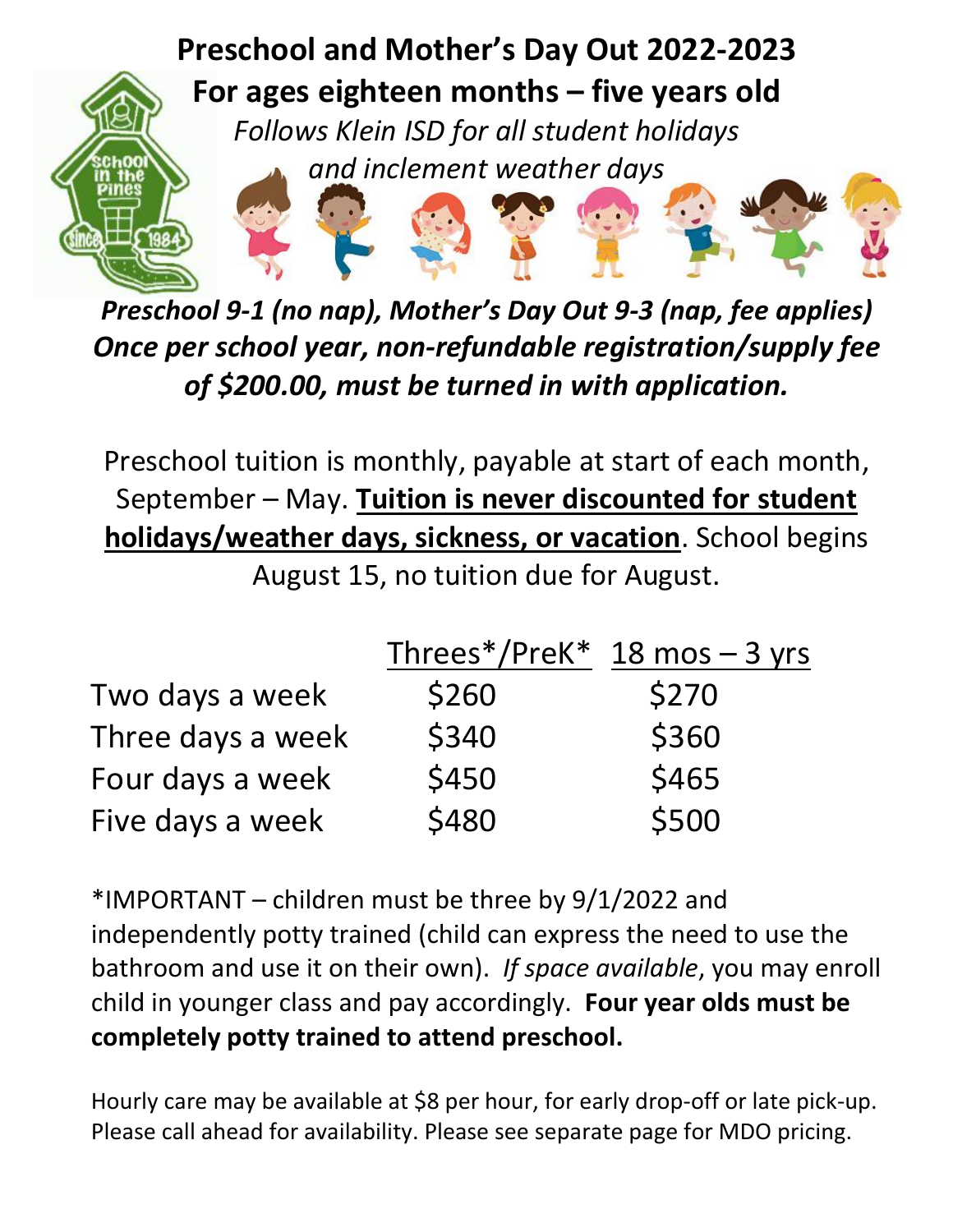## **School in the Pines – 19027 Joanleigh Drive schoolinthepines.com – 281-288-6402 (cell phone)**

School in the Pines is owned and operated by Amanda and Joe Maisonneuve. Amanda graduated from Texas A&M with a BBA. She has extensive experience in caring for and teaching children of all ages and has been a part of School in the Pines since her parents built and opened in 1984. Joe is a graduate of the University of California with a BBA and has a strong computer and business background. Joe has been a part of School in the Pines since 1994, when he and Amanda began their premier Summer Camp. Amanda and Joe have four children, two school-age daughters, both adopted from Haiti, and two adult sons, one enjoys rock climbing/attending college in Utah and one is married with a young daughter, and working in Austin. In their free time, Amanda and Joe and the girls enjoy traveling, attending church activities, playing games, and swimming. *About our staff: all our staff are qualified, receive ongoing training, are CPR/First Aid certified, receive FBI criminal background check with fingerprints, and have recent experience teaching and caring for children.* 

**Hours/Holiday/Tuition:** We follow Klein ISD calendar for all student holidays, weather days, and make-up days. School hours are 9am – 1pm. Tuition is due on first school day each month. Late fee of \$20 will be added after fifth school day of the month. Return check fee is \$35. Late pick-up fee of \$5 per fifteen-minute increment, starts at 1:05. Cash, credit/debit cards and checks accepted.

**Enrollment:** Application must be complete and signed, agreeing you have received informational policies. All notifications, including policy changes, will be done by email. Medical forms due before first day of school. Vaccinations must be current and documented. Children turning four by Sept. 1, 2022 must have vision/hearing test. TB test requirements are set by health dept. and not required at this time. Discipline/guidance policy is provided in enrollment packet.

**Drop off/Pick up:** Carpool line forms at 8:55 and 12:55. Please do not drop off earlier or later, unless you arrange early/late care at \$8 an hour. Children will only be released to parent or other adult listed on application. ID will be required for person other than parent to pick up. We do not take field trips.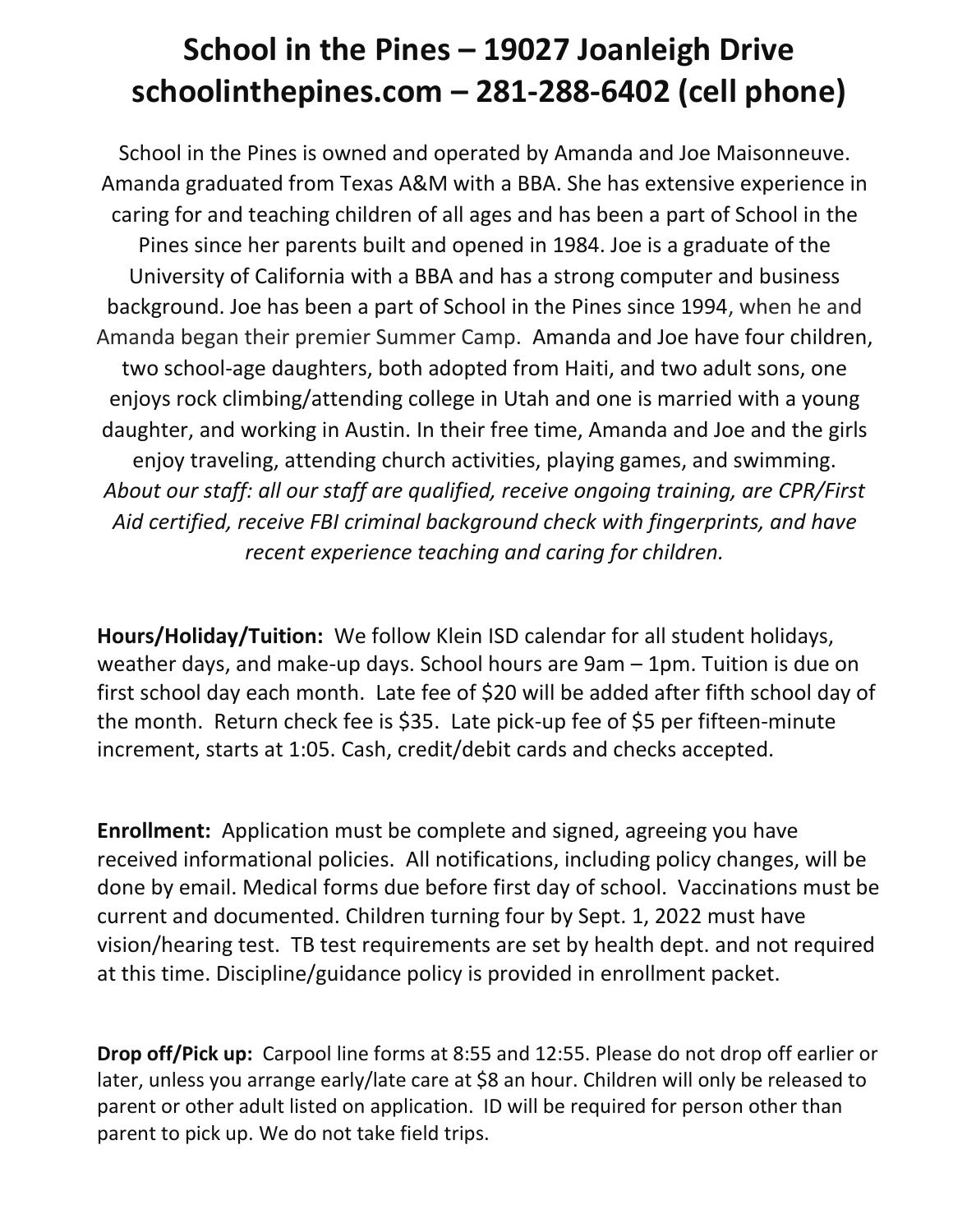**Visits/Concerns:** Parents are welcome to visit their child's classroom at any time. To address specific concerns, please text or call school phone or email the school to speak with director. If needed, child's teacher will follow up. Emails and phone calls are almost always answered the same day.

**Items at School/Clothing:** Please label lunch box, backpack, sipper cups, jacket, etc. to avoid lost items. Toys should be left at home, as they can become easily damaged or lost. A small security item is fine for young children. Dress your child in comfortable play clothes they can easily remove to use the bathroom or for diaper change. Overalls, onesies, and belts with difficult buckles are discouraged. Remember we will be exploring outdoors, doing crafts, and may get messy. Sandals, flip flops and cowboy boots are dangerous for our playground. **Please wear Velcro or slip-on sneakers (no laces) and socks**. Send your child a backpack daily, and a complete change of clothes including socks and shoes.

**Diapers/wipes:** Children in diapers or pullups should bring a large supply of their own diapers/wipes to school upon enrollment. We will label all items with your child's name/initials and inform you when more are needed. You may send replacement wipes to go in original container.

**Health/medication:** Children may not attend school if they have signs of a contagious nature: fever, fever w/rash, two or more bouts of diarrhea or vomiting, lethargy, or abnormal breathing. Children may not come back to school until fever-free (without medication) 24 hours, and otherwise symptom free. Parents will be called to pick up a sick child. We will inform (to the best of our ability) parents of communicable diseases that could affect your child. If your child is injured at school, we will inform you in writing, by a phone call, or both. Medication will not be given to 9-1 students. Please give required medicine before arrival or after pickup. Sunscreen or bug spray may be brought to school and labeled with child's name, to be administered by teacher or child (school age only). Separate health policies statement available upon enrollment or request.

**Outside play:** All children will play outside daily, weather permitting. Children may not stay inside due to injury/illness. If child is too sick to be outside, they should stay home. Please send a warm coat or jacket with your child, on cold days. If attending summer camp, we will play in wading pools.